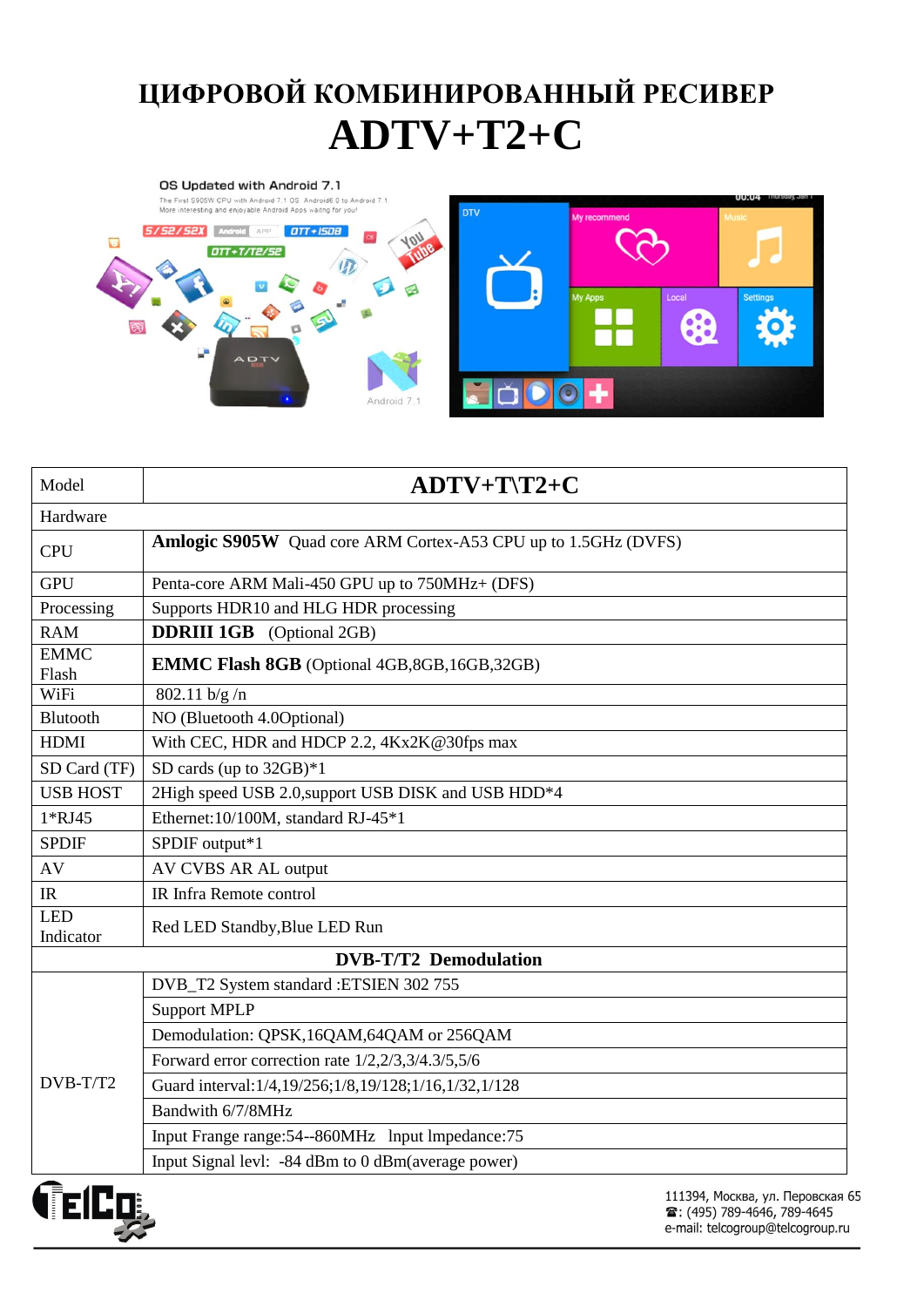|                                                                                                             | Receiving Frequency: VHF174~230MHz/UHF 470~862MHz                                                |               |                            |                  |  |  |
|-------------------------------------------------------------------------------------------------------------|--------------------------------------------------------------------------------------------------|---------------|----------------------------|------------------|--|--|
| DVB-C                                                                                                       | Waveform: CDFDM                                                                                  |               |                            |                  |  |  |
|                                                                                                             | Bandwith: 6/7/8MHz                                                                               |               |                            |                  |  |  |
|                                                                                                             | Demodulation: QPSK, 16QAM, 64QAM                                                                 |               |                            |                  |  |  |
|                                                                                                             | Guard Modes Interval : 1/32, 1/16, 1/8, 1/4                                                      |               |                            |                  |  |  |
|                                                                                                             | Mode: 2K/8K                                                                                      |               |                            |                  |  |  |
| Operating                                                                                                   |                                                                                                  |               |                            |                  |  |  |
| System                                                                                                      | Android 7.1 OS                                                                                   |               |                            |                  |  |  |
| Video<br>Decoding                                                                                           | o VP9 Profile-2 up to $4Kx2K@30fps$                                                              |               |                            |                  |  |  |
|                                                                                                             | o H.265 HEVC MP-10@L5.1 up to 4Kx2K@30fps                                                        |               |                            |                  |  |  |
|                                                                                                             | o H.264 AVC HP@L5.1 up to 4Kx2K@30fps                                                            |               |                            |                  |  |  |
|                                                                                                             | o H.264 MVC up to 1080P @60fps                                                                   |               |                            |                  |  |  |
|                                                                                                             | o MPEG-4 ASP@L5 up to 1080P@60fps (ISO-14496)                                                    |               |                            |                  |  |  |
|                                                                                                             | o WMV/VC-1 SP/MP/AP up to 1080P@60fps<br>o AVS-P16(AVS+)/AVS-P2 JiZhun Profile up to 1080P@60fps |               |                            |                  |  |  |
|                                                                                                             | o MPEG-2 MP/HL up to 1080P@60fps (ISO-13818)                                                     |               |                            |                  |  |  |
|                                                                                                             | o MPEG-1 MP/HL up to 1080P@60fps (ISO-11172)                                                     |               |                            |                  |  |  |
|                                                                                                             | o RealVideo 8/9/10 up to 1080P@60fps                                                             |               |                            |                  |  |  |
|                                                                                                             | Low power MediaCPU with DSP audio processing                                                     |               |                            |                  |  |  |
|                                                                                                             | Supports MP3, AAC, WMA, RM, FLAC, Ogg and programmable with 7.1/5.1 down-mixing                  |               |                            |                  |  |  |
| Audio                                                                                                       | Built-in stereo audio DAC                                                                        |               |                            |                  |  |  |
| Decoding                                                                                                    | Built-in SPDIF/IEC958 and PCM serial digital audio input/output                                  |               |                            |                  |  |  |
|                                                                                                             | Supports concurrent dual audio stereo channel output with combination                            |               |                            |                  |  |  |
|                                                                                                             | of analog+PCMo or I2S+PCM                                                                        |               |                            |                  |  |  |
| Picture                                                                                                     | JPEG, PNG, BMP, GIF, JPG                                                                         |               |                            |                  |  |  |
| Language                                                                                                    | Chinese, English, Germany, Japanese, Korea etc. 24 languages                                     |               |                            |                  |  |  |
| <b>KODI</b>                                                                                                 | Support KODI 17.1                                                                                |               |                            |                  |  |  |
| Support Infra Remote control<br>Remote                                                                      |                                                                                                  |               |                            |                  |  |  |
| <b>Appliactions</b><br>Browse all video websites , support Netflix , Hulu , Flixster, youtube etc<br>Online |                                                                                                  |               |                            |                  |  |  |
| Apps                                                                                                        | Apps download freely form android market ,amazon appstore etc                                    |               |                            |                  |  |  |
| Medium                                                                                                      | Local Media playback, support HDD, U disck, SD card                                              |               |                            |                  |  |  |
| Talk online                                                                                                 | Support SKYPE video call , MSN, facebook, twitter, QQ etc                                        |               |                            |                  |  |  |
| Others                                                                                                      | Support wifi hotpiont , could be as a wireless router                                            |               |                            |                  |  |  |
|                                                                                                             | Support DLNA, AirPlay, Google TV Remote etc                                                      |               |                            |                  |  |  |
| <b>Accessories</b>                                                                                          |                                                                                                  |               |                            |                  |  |  |
| Accessories                                                                                                 | gift box                                                                                         |               |                            |                  |  |  |
|                                                                                                             | <b>HDMI</b> cable                                                                                |               |                            |                  |  |  |
|                                                                                                             | IR remote control                                                                                |               |                            |                  |  |  |
|                                                                                                             | Power charger adapter 5V/2A                                                                      |               |                            |                  |  |  |
|                                                                                                             | <b>User Manual</b>                                                                               |               |                            |                  |  |  |
| Loading                                                                                                     |                                                                                                  |               |                            |                  |  |  |
| Loading                                                                                                     | machine size                                                                                     | 118*118*25 mm | <b>Color Box Dimension</b> | 240*150*60mm     |  |  |
|                                                                                                             | machine weight                                                                                   | 380g          | <b>Color Box Dimension</b> | 400 <sub>g</sub> |  |  |
|                                                                                                             | <b>Carton Dimension</b>                                                                          | 57.2*41*27 cm | G.W./CTN 40PCS             | 16KG             |  |  |